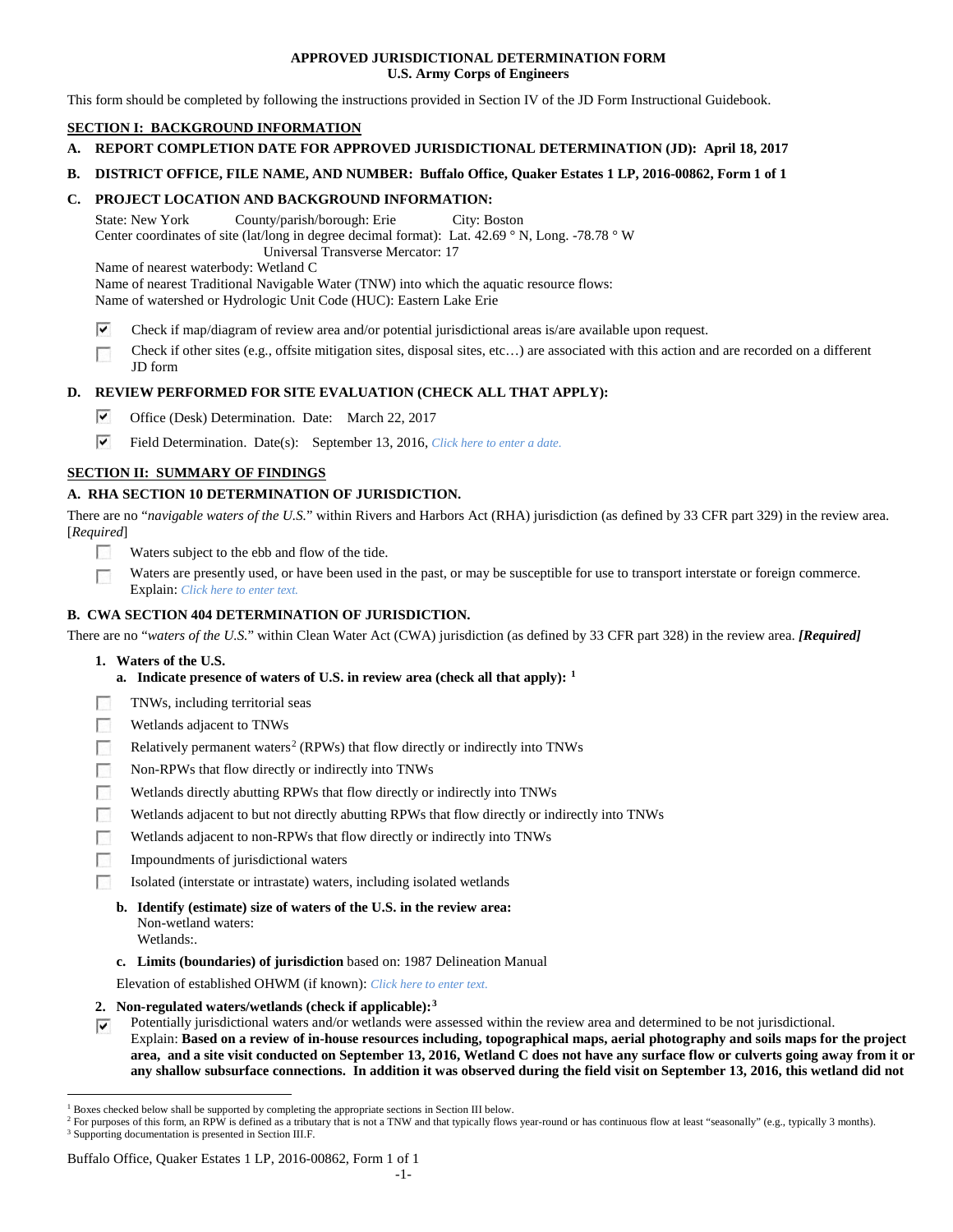**show evidence of standing water and may not hold water long enough for flood storage or to support the life stages of aquatic species that are present to a nearby tributary. Wetland C is approximately 460 linear feet from the Unnamed Perennial RPW Tributary 1 to Eighteen Mile Creek. Wetland C is a small isolated wetland situated in a distinct depression surrounded by fields which are currently being planted in soy bean crops. Although aerial imagery shows some drainage patterns in the fields, no drainage features were observed goiong away from Wetland C on the day of the site visit and Wetland C is located in a distinct deep swale with no outlets. Wetland C appears to be geographically isolated and therefore is not jurisdictional.**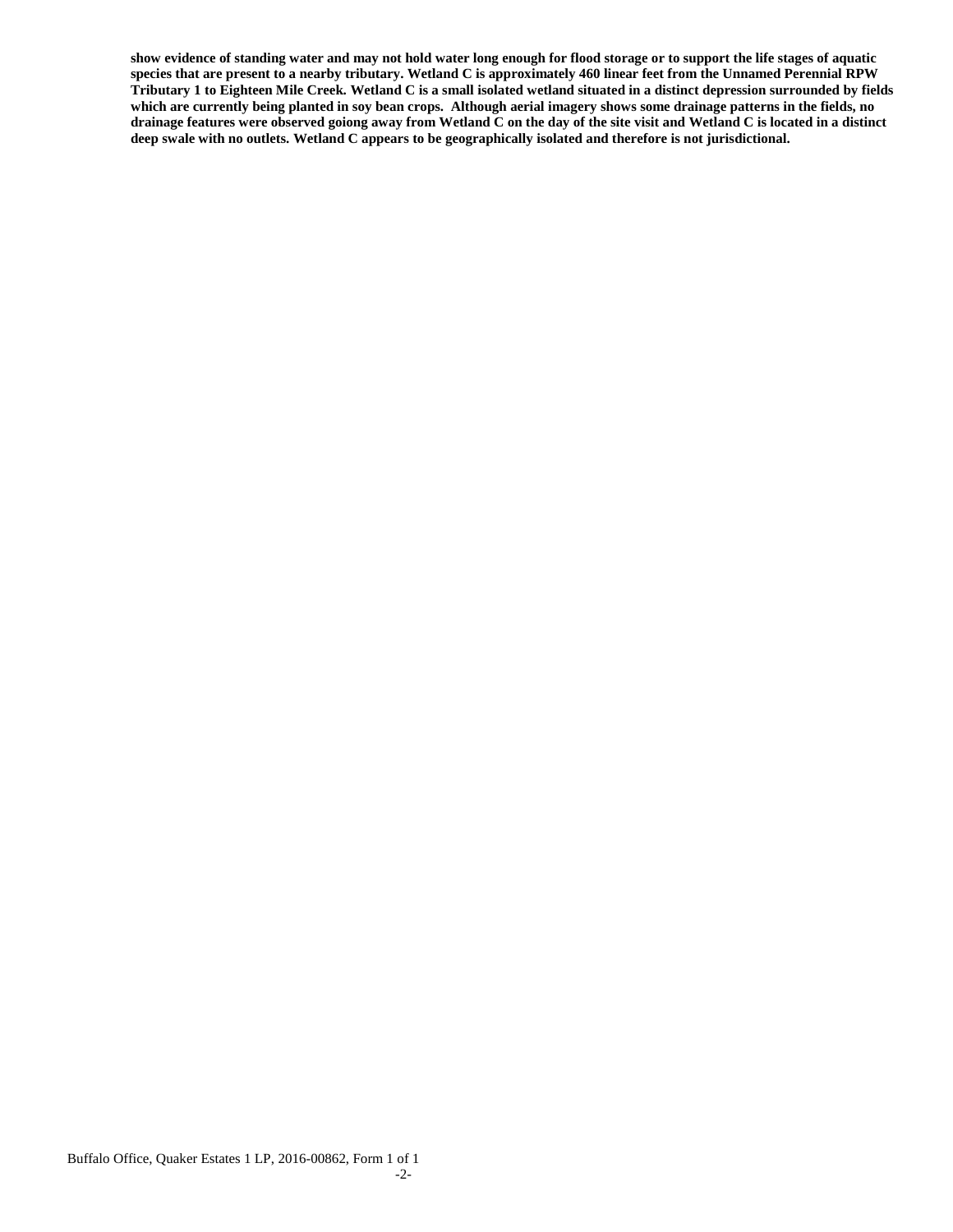#### **SECTION III: CWA ANALYSIS**

## **A. TNWs AND WETLANDS ADJACENT TO TNWs**

**The agencies will assert jurisdiction over TNWs and wetlands adjacent to TNWs. If the aquatic resource is a TNW, complete Section III.A.1 and Section III.D.1. only; if the aquatic resource is a wetland adjacent to a TNW, complete Sections III.A.1 and 2 and Section III.D.1.; otherwise, see Section III.B below**.

- **1. TNW**  Identify TNW: *Click here to enter text.*
	- Summarize rationale supporting determination: *Click here to enter text.*
- **2. Wetland adjacent to TNW** Summarize rationale supporting conclusion that wetland is "adjacent": *Click here to enter text.*

## **B. CHARACTERISTICS OF TRIBUTARY (THAT IS NOT A TNW) AND ITS ADJACENT WETLANDS (IF ANY):**

**This section summarizes information regarding characteristics of the tributary and its adjacent wetlands, if any, and it helps determine whether or not the standards for jurisdiction established under Rapanos have been met.** 

**The agencies will assert jurisdiction over non-navigable tributaries of TNWs where the tributaries are "relatively permanent waters" (RPWs), i.e. tributaries that typically flow year-round or have continuous flow at least seasonally (e.g., typically 3 months). A wetland that directly abuts an RPW is also jurisdictional. If the aquatic resource is not a TNW, but has year-round (perennial) flow, skip to Section III.D.2. If the aquatic resource is a wetland directly abutting a tributary with perennial flow, skip to Section III.D.4.**

**A wetland that is adjacent to but that does not directly abut an RPW requires a significant nexus evaluation. Corps districts and EPA regions will include in the record any available information that documents the existence of a significant nexus between a relatively permanent tributary that is not perennial (and its adjacent wetlands if any) and a traditional navigable water, even though a significant nexus finding is not required as a matter of law.**

**If the waterbody[4](#page-2-0) is not an RPW, or a wetland directly abutting an RPW, a JD will require additional data to determine if the waterbody has a significant nexus with a TNW. If the tributary has adjacent wetlands, the significant nexus evaluation must consider the tributary in combination with all of its adjacent wetlands. This significant nexus evaluation that combines, for analytical purposes, the tributary and all of its adjacent wetlands is used whether the review area identified in the JD request is the tributary, or its adjacent wetlands, or both. If the JD covers a tributary with adjacent wetlands, complete Section III.B.1 for the tributary, Section III.B.2 for any onsite wetlands, and Section III.B.3 for all wetlands adjacent to that tributary, both onsite and offsite. The determination whether a significant nexus exists is determined in Section III.C below.**

**1. Characteristics of non-TNWs that flow directly or indirectly into TNW**

**(i) General Area Conditions:**

Watershed size: *# Choose an item.* Drainage area: *# Choose an item.*

Average annual rainfall: inches Average annual snowfall: inches

#### **(ii) Physical Characteristics:**

- (a) Relationship with TNW:
	- Tributary flows directly into TNW.
	- Tributary flows through 2 tributaries before entering TNW.

Project waters are *Choose an item.* river miles from TNW. Project waters are *Choose an item.* river miles from RPW. Project waters are *Choose an item.* aerial (straight) miles from TNW. Project waters are *Choose an item.* aerial (straight) miles from RPW. Project waters cross or serve as state boundaries. Explain: Project waters don

Identify flow route to TNW[5:](#page-2-1) *Click here to enter text.* Tributary stream order, if known: *Click here to enter text.*

(b) General Tributary Characteristics (check all that apply):

**Tributary** is: Natural

- Artificial (man-made). Explain: *Click here to enter text.*
- Manipulated (man-altered). Explain: *Click here to enter text.*

Buffalo Office, Quaker Estates 1 LP, 2016-00862, Form 1 of 1

<span id="page-2-1"></span><span id="page-2-0"></span> $4$  Note that the Instructional Guidebook contains additional information regarding swales, ditches, washes, and erosional features generally and in the arid West. <sup>5</sup> Flow route can be described by identifying, e.g., tributary a, which flows through the review area, to flow into tributary b, which then flows into TNW.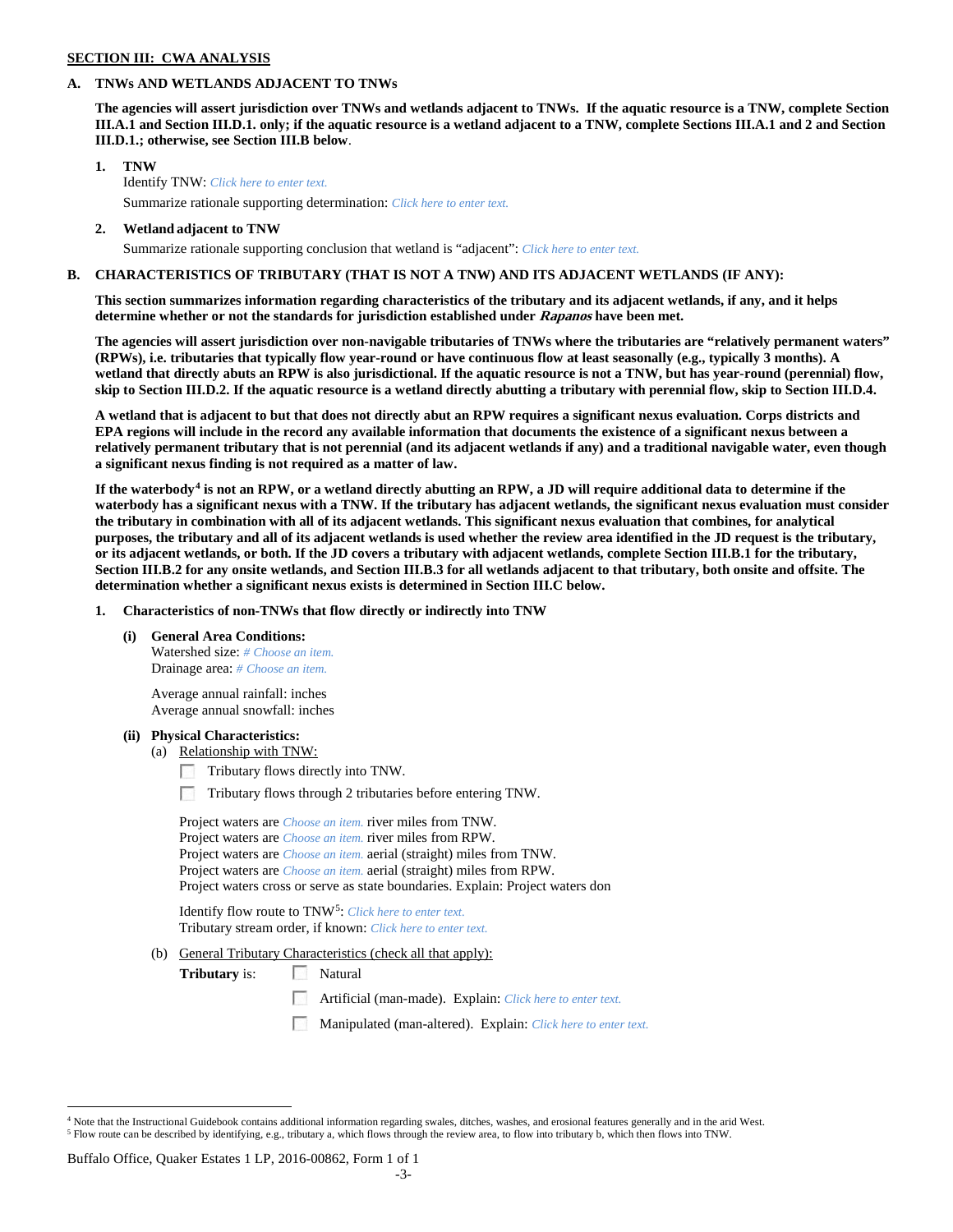|                                                                                                                                                                                        | Tributary properties with respect to top of bank (estimate):<br>Average width: # feet<br>Average depth: $#$ feet<br>Average side slopes: Choose an item.                                                                                                                            |  |  |  |
|----------------------------------------------------------------------------------------------------------------------------------------------------------------------------------------|-------------------------------------------------------------------------------------------------------------------------------------------------------------------------------------------------------------------------------------------------------------------------------------|--|--|--|
|                                                                                                                                                                                        | Primary tributary substrate composition (check all that apply):                                                                                                                                                                                                                     |  |  |  |
|                                                                                                                                                                                        | Silts<br>Sands<br>Concrete                                                                                                                                                                                                                                                          |  |  |  |
|                                                                                                                                                                                        | Cobbles<br>Gravel<br>Muck                                                                                                                                                                                                                                                           |  |  |  |
|                                                                                                                                                                                        | Bedrock<br>L.<br>Vegetation. Type/% cover: Click here to enter text.                                                                                                                                                                                                                |  |  |  |
|                                                                                                                                                                                        | Other. Explain: Click here to enter text.                                                                                                                                                                                                                                           |  |  |  |
|                                                                                                                                                                                        | Tributary condition/stability [e.g., highly eroding, sloughing banks]. Explain: Click here to enter text.<br>Presence of run/riffle/pool complexes. Explain: Click here to enter text.<br>Tributary geometry: Choose an item.<br>Tributary gradient (approximate average slope): #% |  |  |  |
| (c)                                                                                                                                                                                    | Flow:<br>Tributary provides for: Seasonal Flow<br>Estimate average number of flow events in review area/year: Choose an item.<br>Describe flow regime: Click here to enter text.<br>Other information on duration and volume: Click here to enter text.                             |  |  |  |
|                                                                                                                                                                                        | <b>Surface flow is:</b> <i>Choose an item.</i> <b>Characteristics:</b> <i>Click here to enter text.</i>                                                                                                                                                                             |  |  |  |
|                                                                                                                                                                                        | Subsurface flow: Choose an item. Explain findings: Click here to enter text.                                                                                                                                                                                                        |  |  |  |
|                                                                                                                                                                                        | Dye (or other) test performed: Click here to enter text.<br><b>Bart</b>                                                                                                                                                                                                             |  |  |  |
|                                                                                                                                                                                        | Tributary has (check all that apply):<br>Bed and banks<br>OHWM <sup>6</sup> (check all indicators that apply):                                                                                                                                                                      |  |  |  |
|                                                                                                                                                                                        | clear, natural line impressed on the bank $\Box$<br>the presence of litter and debris                                                                                                                                                                                               |  |  |  |
|                                                                                                                                                                                        | changes in the character of soil<br>destruction of terrestrial vegetation                                                                                                                                                                                                           |  |  |  |
|                                                                                                                                                                                        | shelving<br>the presence of wrack line<br>vegetation matted down, bent, or absent<br>sediment sorting                                                                                                                                                                               |  |  |  |
|                                                                                                                                                                                        | leaf litter disturbed or washed away<br>scour                                                                                                                                                                                                                                       |  |  |  |
|                                                                                                                                                                                        | sediment deposition<br>multiple observed or predicted flow events                                                                                                                                                                                                                   |  |  |  |
|                                                                                                                                                                                        | water staining<br>abrupt change in plant community Click here to enter text.                                                                                                                                                                                                        |  |  |  |
|                                                                                                                                                                                        | other (list): Click here to enter text.                                                                                                                                                                                                                                             |  |  |  |
|                                                                                                                                                                                        | Discontinuous OHWM. <sup>7</sup> Explain: Click here to enter text.                                                                                                                                                                                                                 |  |  |  |
| If factors other than the OHWM were used to determine lateral extent of CWA jurisdiction (check all that apply):<br>High Tide Line indicated by:<br>Mean High Water Mark indicated by: |                                                                                                                                                                                                                                                                                     |  |  |  |
|                                                                                                                                                                                        | oil or scum line along shore objects<br>survey to available datum;                                                                                                                                                                                                                  |  |  |  |
|                                                                                                                                                                                        | fine shell or debris deposits (foreshore)<br>physical markings;                                                                                                                                                                                                                     |  |  |  |
|                                                                                                                                                                                        | physical markings/characteristics<br>vegetation lines/changes in vegetation types.                                                                                                                                                                                                  |  |  |  |
|                                                                                                                                                                                        | tidal gauges                                                                                                                                                                                                                                                                        |  |  |  |
|                                                                                                                                                                                        | other (list): Click here to enter text.                                                                                                                                                                                                                                             |  |  |  |
| (iii) Chemical Characteristics:                                                                                                                                                        |                                                                                                                                                                                                                                                                                     |  |  |  |
|                                                                                                                                                                                        | Characterize tributary (e.g., water color is clear, discolored, oily film; water quality; general watershed characteristics, etc.).                                                                                                                                                 |  |  |  |

# Explain: *Click here to enter text.*

Identify specific pollutants, if known: *Click here to enter text.*

<span id="page-3-1"></span><span id="page-3-0"></span> <sup>6</sup> <sup>6</sup>A natural or man-made discontinuity in the OHWM does not necessarily sever jurisdiction (e.g., where the stream temporarily flows underground, or where the OHWM has been removed by development or agricultural practices). Where there is a break in the OHWM that is unrelated to the waterbody's flow regime (e.g., flow over a rock outcrop or through a culvert), the agencies will look for indicators of flow above and below the break. 7 Ibid.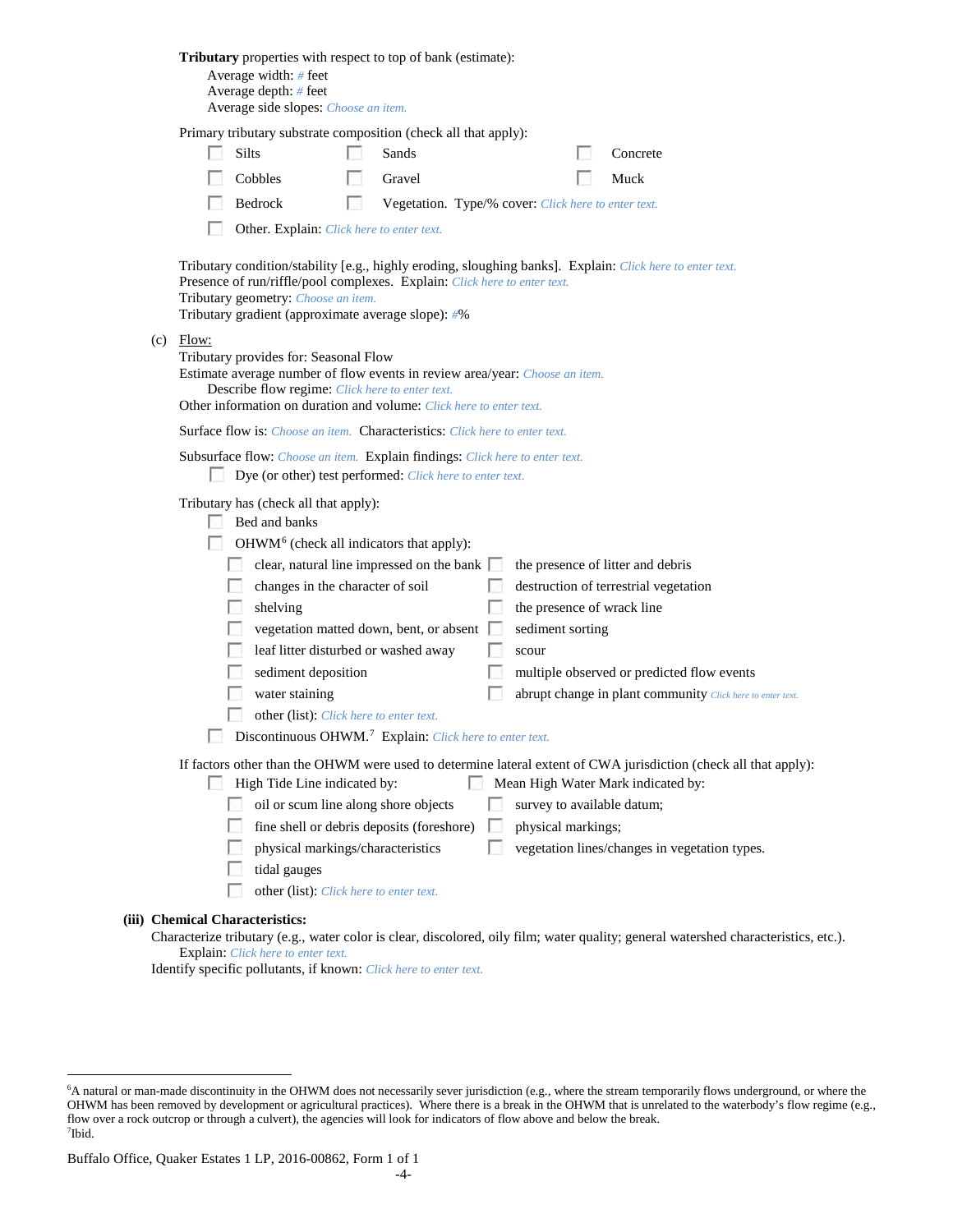## **(iv) Biological Characteristics. Channel supports (check all that apply):**

- Riparian corridor. Characteristics (type, average width): *Click here to enter text.*
- Wetland fringe. Characteristics: *Click here to enter text.*
- Habitat for:
	- Federally Listed species. Explain findings: *Click here to enter text.*
	- Fish/spawn areas. Explain findings: *Click here to enter text.*
	- $\mathcal{L}_{\rm{eff}}$ Other environmentally-sensitive species. Explain findings: *Click here to enter text.*
	- $\mathcal{L}_{\mathcal{S}}$ Aquatic/wildlife diversity. Explain findings: *Click here to enter text.*

#### **2. Characteristics of wetlands adjacent to non-TNW that flow directly or indirectly into TNW**

#### **(i) Physical Characteristics:**

- (a) General Wetland Characteristics: Properties: Wetland size: *#* acres Wetland type. Explain: *Click here to enter text.* Wetland quality. Explain: *Click here to enter text.* Project wetlands cross or serve as state boundaries. Explain: *Click here to enter text.*
- (b) General Flow Relationship with Non-TNW:
	- Flow is: *Choose an item.* Explain: *Click here to enter text.*

Surface flow is: *Choose an item.* Characteristics: *Click here to enter text.*

Subsurface flow: *Choose an item.* Explain findings: *Click here to enter text.*

Dye (or other) test performed: *Click here to enter text.*

## (c) Wetland Adjacency Determination with Non-TNW:

- $\sim$ Directly abutting
- **1999** Not directly abutting
	- $\sim$ Discrete wetland hydrologic connection. Explain: *Click here to enter text.*
	- $\overline{a}$ Ecological connection. Explain: *Click here to enter text.*
	- $\mathcal{L}_{\rm{eff}}$ Separated by berm/barrier. Explain: *Click here to enter text.*
- (d) Proximity (Relationship) to TNW

Project wetlands are *Choose an item.* river miles from TNW. Project waters are *Choose an item.* aerial (straight) miles from TNW. Flow is from: *Choose an item.* Estimate approximate location of wetland as within the *Choose an item.* floodplain.

#### **(ii) Chemical Characteristics:**

Characterize wetland system (e.g., water color is clear, brown, oil film on surface; water quality; general watershed characteristics; etc.). Explain: *Click here to enter text.*

Identify specific pollutants, if known: *Click here to enter text.*

#### **(iii) Biological Characteristics. Wetland supports (check all that apply):**

- Riparian buffer. Characteristics (type, average width): *Click here to enter text.*
- Vegetation type/percent cover. Explain: *Click here to enter text.*
- **Habitat for:** 
	- Federally Listed species. Explain findings: *Click here to enter text.*
	- Fish/spawn areas. Explain findings: *Click here to enter text.*
	- Other environmentally-sensitive species. Explain findings: *Click here to enter text.*
	- Aquatic/wildlife diversity. Explain findings: *Click here to enter text.*

#### **3. Characteristics of all wetlands adjacent to the tributary (if any)**

All wetland(s) being considered in the cumulative analysis: *Choose an item.* Approximately (*#*) acres in total are being considered in the cumulative analysis.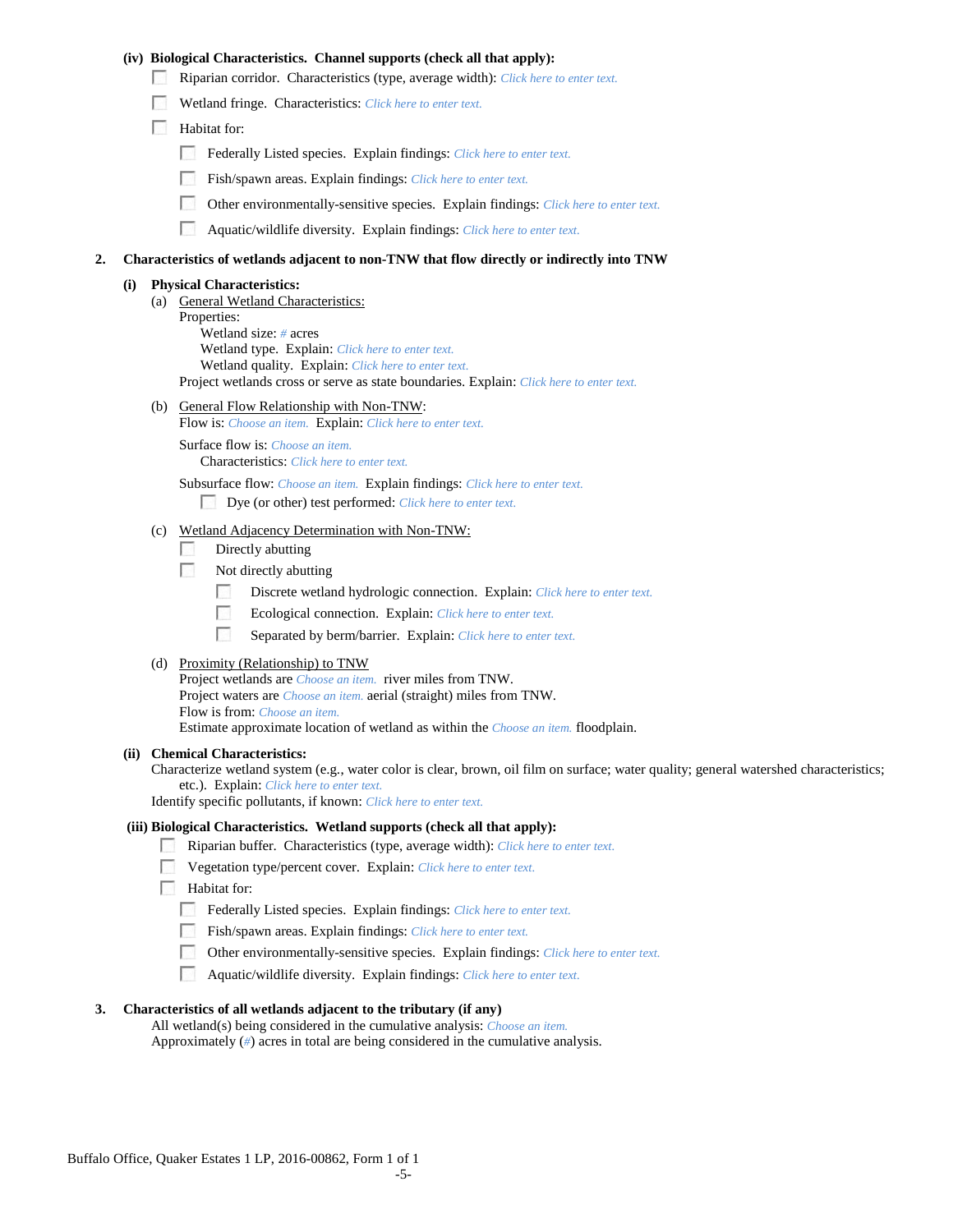For each wetland, specify the following:

| Directly abuts? $(Y/N)$ | Size (in acres) | Directly abuts? $(Y/N)$ | Size (in acres) |
|-------------------------|-----------------|-------------------------|-----------------|
|                         |                 |                         |                 |
| V/N                     |                 | Y/N                     |                 |
| V/N                     |                 | Y/N                     |                 |
|                         |                 | Y/N                     |                 |

Summarize overall biological, chemical and physical functions being performed: *Click here to enter text.*

## **C. SIGNIFICANT NEXUS DETERMINATION**

**A significant nexus analysis will assess the flow characteristics and functions of the tributary itself and the functions performed by any wetlands adjacent to the tributary to determine if they significantly affect the chemical, physical, and biological integrity of a TNW. For each of the following situations, a significant nexus exists if the tributary, in combination with all of its adjacent wetlands, has more than a speculative or insubstantial effect on the chemical, physical and/or biological integrity of a TNW. Considerations when evaluating significant nexus include, but are not limited to the volume, duration, and frequency of the flow of water in the tributary and its proximity to a TNW, and the functions performed by the tributary and all its adjacent wetlands. It is not appropriate to determine significant nexus based solely on any specific threshold of distance (e.g. between a tributary and its adjacent wetland or between a tributary and the TNW). Similarly, the fact an adjacent wetland lies within or outside of a floodplain is not solely determinative of significant nexus.** 

#### **Draw connections between the features documented and the effects on the TNW, as identified in the** *Rapanos* **Guidance and discussed in the Instructional Guidebook. Factors to consider include, for example:**

- Does the tributary, in combination with its adjacent wetlands (if any), have the capacity to carry pollutants or flood waters to TNWs, or to reduce the amount of pollutants or flood waters reaching a TNW?
- Does the tributary, in combination with its adjacent wetlands (if any), provide habitat and lifecycle support functions for fish and other species, such as feeding, nesting, spawning, or rearing young for species that are present in the TNW?
- Does the tributary, in combination with its adjacent wetlands (if any), have the capacity to transfer nutrients and organic carbon that support downstream foodwebs?
- Does the tributary, in combination with its adjacent wetlands (if any), have other relationships to the physical, chemical, or biological integrity of the TNW?

## *Note: the above list of considerations is not inclusive and other functions observed or known to occur should be documented below:*

- **1. Significant nexus findings for non-RPW that has no adjacent wetlands and flows directly or indirectly into TNWs.** Explain findings of presence or absence of significant nexus below, based on the tributary itself, then go to Section III.D: *Click here to enter text.*
- **2. Significant nexus findings for non-RPW and its adjacent wetlands, where the non-RPW flows directly or indirectly into TNWs.**  Explain findings of presence or absence of significant nexus below, based on the tributary in combination with all of its adjacent wetlands, then go to Section III.D: *Click here to enter text.*
- **3. Significant nexus findings for wetlands adjacent to an RPW but that do not directly abut the RPW.** Explain findings of presence or absence of significant nexus below, based on the tributary in combination with all of its adjacent wetlands, then go to Section III.D: *Click here to enter text.*

## **D. DETERMINATIONS OF JURISDICTIONAL FINDINGS. THE SUBJECT WATERS/WETLANDS ARE (CHECK ALL THAT APPLY):**

- **1. TNWs and Adjacent Wetlands.** Check all that apply and provide size estimates in review area:
	- TNWs: *#* linear feet *#* width (ft), Or, *#* acres.
	- $\sim 10$ Wetlands adjacent to TNWs: *#* acres.

## **2. RPWs that flow directly or indirectly into TNWs.**

- $\Box$  Tributaries of TNWs where tributaries typically flow year-round are jurisdictional. Provide data and rationale indicating that tributary is perennial: *Click here to enter text.*.
- Tributaries of TNW where tributaries have continuous flow "seasonally" (e.g., typically three months each year) are jurisdictional. Data supporting this conclusion is provided at Section III.B. Provide rationale indicating that tributary flows seasonally: *Click here to enter text.*.

Provide estimates for jurisdictional waters in the review area (check all that apply):

- Tributary waters: # linear feet # width (ft).
- Other non-wetland waters: *#* acres.

Identify type(s) of waters: *Click here to enter text.*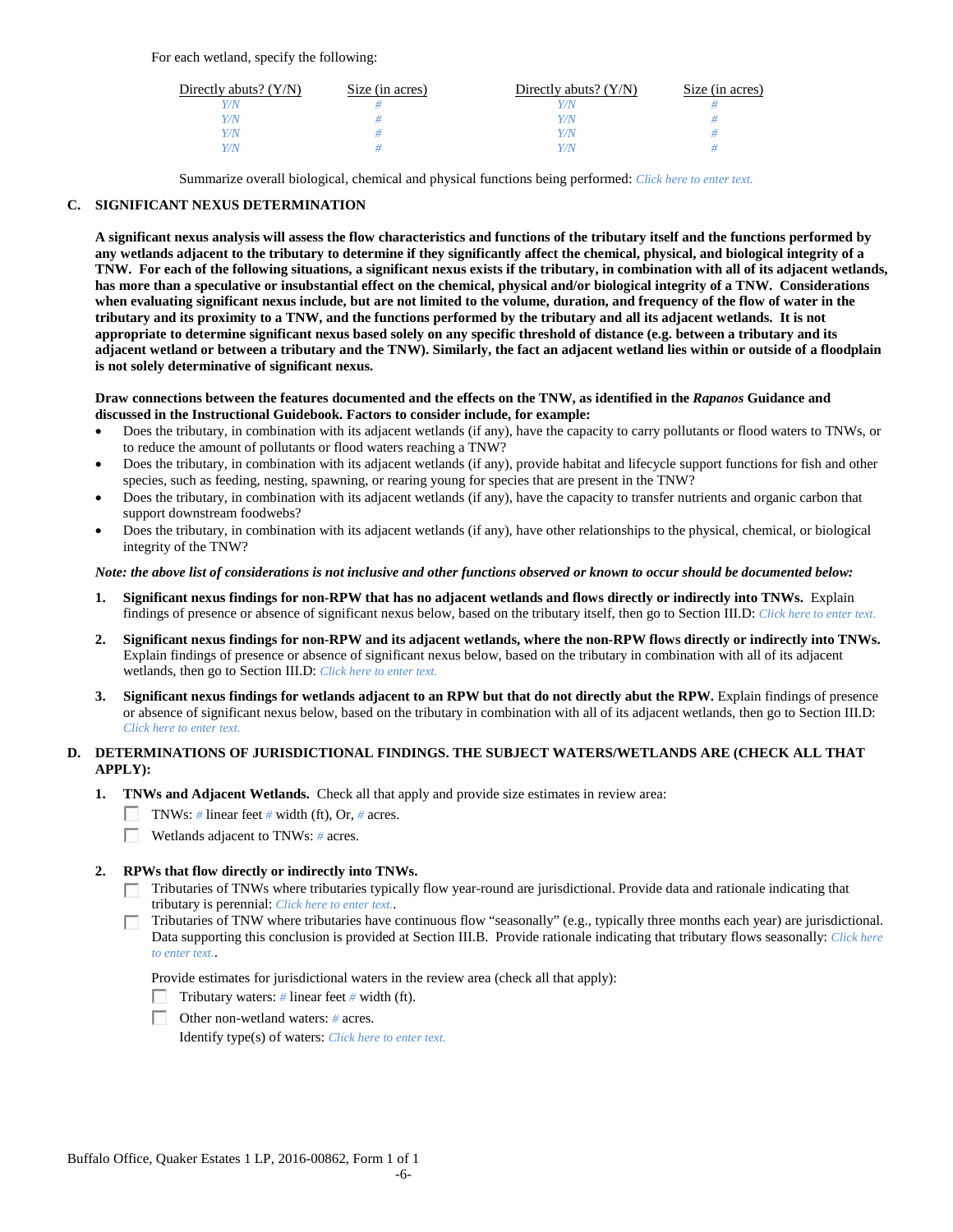### **3. Non-RPWs[8](#page-6-0) that flow directly or indirectly into TNWs.**

Waterbody that is not a TNW or an RPW, but flows directly or indirectly into a TNW, and it has a significant nexus with a **COLLEGE** TNW is jurisdictional. Data supporting this conclusion is provided at Section III.C.

Provide estimates for jurisdictional waters within the review area (check all that apply):

- Tributary waters: *#* linear feet *#* width (ft).
- Other non-wetland waters: *#* acres.
	- Identify type(s) of waters: *Click here to enter text.*

#### **4. Wetlands directly abutting an RPW that flow directly or indirectly into TNWs.**

- **Barbara** Wetlands directly abut RPW and thus are jurisdictional as adjacent wetlands.
	- Wetlands directly abutting an RPW where tributaries typically flow year-round. Provide data and rationale indicating that tributary is perennial in Section III.D.2, above. Provide rationale indicating that wetland is directly abutting an RPW: *Click here to enter text.*

Wetlands directly abutting an RPW where tributaries typically flow "seasonally." Provide data indicating that tributary is seasonal in Section III.B and rationale in Section III.D.2, above. Provide rationale indicating that wetland is directly abutting an RPW: *Click here to enter text.*

Provide acreage estimates for jurisdictional wetlands in the review area: *#* acres.

#### **5. Wetlands adjacent to but not directly abutting an RPW that flow directly or indirectly into TNWs.**

Wetlands that do not directly abut an RPW, but when considered in combination with the tributary to which they are  $\sim$ adjacent and with similarly situated adjacent wetlands, have a significant nexus with a TNW are jurisidictional. Data supporting this conclusion is provided at Section III.C.

Provide acreage estimates for jurisdictional wetlands in the review area: *#* acres.

- **6. Wetlands adjacent to non-RPWs that flow directly or indirectly into TNWs.** 
	- Wetlands adjacent to such waters, and have when considered in combination with the tributary to which they are adjacent  $\sim$ and with similarly situated adjacent wetlands, have a significant nexus with a TNW are jurisdictional. Data supporting this conclusion is provided at Section III.C.

Provide estimates for jurisdictional wetlands in the review area: *#* acres.

## **7. Impoundments of jurisdictional waters. [9](#page-6-1)**

As a general rule, the impoundment of a jurisdictional tributary remains jurisdictional.

- Demonstrate that impoundment was created from "waters of the U.S.," or
- Demonstrate that water meets the criteria for one of the categories presented above (1-6), or
- Г Demonstrate that water is isolated with a nexus to commerce (see E below).

## **E. ISOLATED [INTERSTATE OR INTRA-STATE] WATERS, INCLUDING ISOLATED WETLANDS, THE USE, DEGRADATION OR DESTRUCTION OF WHICH COULD AFFECT INTERSTATE COMMERCE, INCLUDING ANY SUCH WATERS (CHECK ALL THAT APPLY):[10](#page-6-2)**

- which are or could be used by interstate or foreign travelers for recreational or other purposes.
- **1999** from which fish or shellfish are or could be taken and sold in interstate or foreign commerce.
- $\mathcal{N}(\mathcal{A})$ which are or could be used for industrial purposes by industries in interstate commerce.
- 200 Interstate isolated waters.Explain: *Click here to enter text.*
- $\sim$ Other factors.Explain: *Click here to enter text.*

#### **Identify water body and summarize rationale supporting determination:** *Click here to enter text.*

Provide estimates for jurisdictional waters in the review area (check all that apply):

- Tributary waters: *#* linear feet *#* width (ft).
- Е Other non-wetland waters: *#* acres.

Identify type(s) of waters: *Click here to enter text.*

Wetlands: *#* acres.

 $\frac{1}{8}$ See Footnote # 3.

<span id="page-6-1"></span><span id="page-6-0"></span><sup>&</sup>lt;sup>9</sup> To complete the analysis refer to the key in Section III.D.6 of the Instructional Guidebook.

<span id="page-6-2"></span><sup>&</sup>lt;sup>10</sup> Prior to asserting or declining CWA jurisdiction based solely on this category, Corps Districts will elevate the action to Corps and EPA HQ for review consistent with the process described in the Corps/EPA *Memorandum Regarding CWA Act Jurisdiction Following Rapanos.*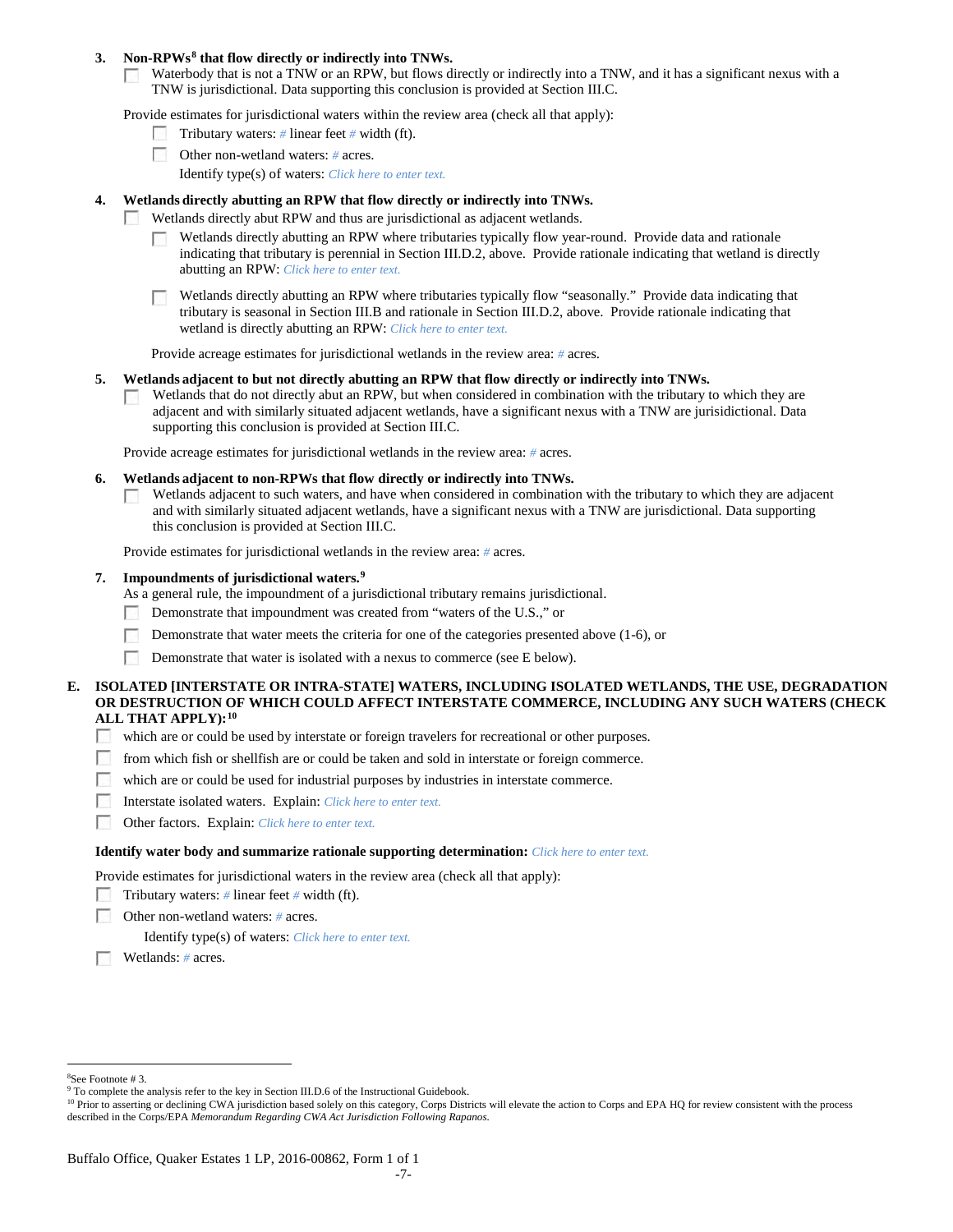## **F. NON-JURISDICTIONAL WATERS, INCLUDING WETLANDS (CHECK ALL THAT APPLY):**

| If potential wetlands were assessed within the review area, these areas did not meet the criteria in the 1987 Corps of Engineers |
|----------------------------------------------------------------------------------------------------------------------------------|
| Wetland Delineation Manual and/or appropriate Regional Supplements.                                                              |

- Review area included isolated waters with no substantial nexus to interstate (or foreign) commerce.
	- **Prior to the Jan 2001 Supreme Court decision in "***SWANCC*," the review area would have been regulated based solely on the "Migratory Bird Rule" (MBR).
- Waters do not meet the "Significant Nexus" standard, where such a finding is required for jurisdiction. Explain: *Click here to enter text.*
- $\overline{a}$ Other: (explain, if not covered above): *Click here to enter text.*

Provide acreage estimates for non-jurisdictional waters in the review area, where the sole potential basis of jurisdiction is the MBR factors (i.e., presence of migratory birds, presence of endangered species, use of water for irrigated agriculture), using best professional judgment (check all that apply):

- Non-wetland waters (i.e., rivers, streams): *#* linear feet *#* width (ft).
- Lakes/ponds: *#* acres.

 $\overline{\mathbf{v}}$ 

П

- $\sim$ Other non-wetland waters: *#* acres. List type of aquatic resource: *Click here to enter text.*.
- $\blacktriangleright$  Wetlands: Wetland C (0.138) acres.

Provide acreage estimates for non-jurisdictional waters in the review area that do not meet the "Significant Nexus" standard, where such a finding is required for jurisdiction (check all that apply):

- г Non-wetland waters (i.e., rivers, streams): *#* linear feet *#* width (ft).
- Lakes/ponds: *#* acres. г
- Other non-wetland waters: *#* acres. List type of aquatic resource: *Click here to enter text.*.
- $\sim$ Wetlands: *#* acres.

## **SECTION IV: DATA SOURCES.**

- **A. SUPPORTING DATA. Data reviewed for JD (check all that apply -** checked items shall be included in case file and, where checked and requested, appropriately reference sources below):
	- Maps, plans, plots or plat submitted by or on behalf of the applicant/consultant: Wetland Delineation Report submitted by Wetlands ▽ Investigation Company
	- $\nabla$  Data sheets prepared/submitted by or on behalf of the applicant/consultant.
		- $\triangledown$  Office concurs with data sheets/delineation report.
		- Office does not concur with data sheets/delineation report.
	- Data sheets prepared by the Corps: *Click here to enter text.*
	- Corps navigable waters' study: *Click here to enter text.*
	- U.S. Geological Survey Hydrologic Atlas: Eastern Lake Erie
		- USGS NHD data.

Г г

- USGS 8 and 12 digit HUC maps.
- $\triangledown$  U.S. Geological Survey map(s). Cite scale & quad name: 1:24,000, Hamburg
- USDA Natural Resources Conservation Service Soil Survey. Citation: Erie County Soil Survey
- $\triangledown$  National wetlands inventory map(s). Cite name: USWFW-NWI wetlands maps-No NWI wetlands mapped within the project area.
- $\blacktriangledown$  State/Local wetland inventory map(s): NYSDEC State wetland maps-NO NYSDEC wetlands mapped within the project area.
- FEMA/FIRM maps: *Click here to enter text.*
- 100-year Floodplain Elevation is: *Click here to enter text.* (National Geodectic Vertical Datum of 1929)  $\sim$
- $\overline{\mathsf{v}}$ Photographs:  $\overline{\triangledown}$  Aerial (Name & Date): Review of Bing and Google orthoimagery
	- or  $\triangledown$  Other (Name & Date): Review of photos within the Wetland Delineation Report.
	- Previous determination(s). File no. and date of response letter: *Click here to enter text.*
- Applicable/supporting case law: *Click here to enter text.*
- Applicable/supporting scientific literature: *Click here to enter text.* Г
- Other information (please specify): *Click here to enter text.* г

**B. ADDITIONAL COMMENTS TO SUPPORT JD:** Based on a site visit conducted on September 13, 2016 and review of in-house resources including topographical maps, soil maps, wetland maps and aerial imagery, Wetland C was determined to be isolated. None of the 328.3(a)(3)(iiii) factors are relevant for Wetland C. This wetland does not support recreational or other use by interstate travelers, nor does it provide habitat for fish or shellfish. Wetland C is considered to be isolated and not subject to Federal jurisdiction.